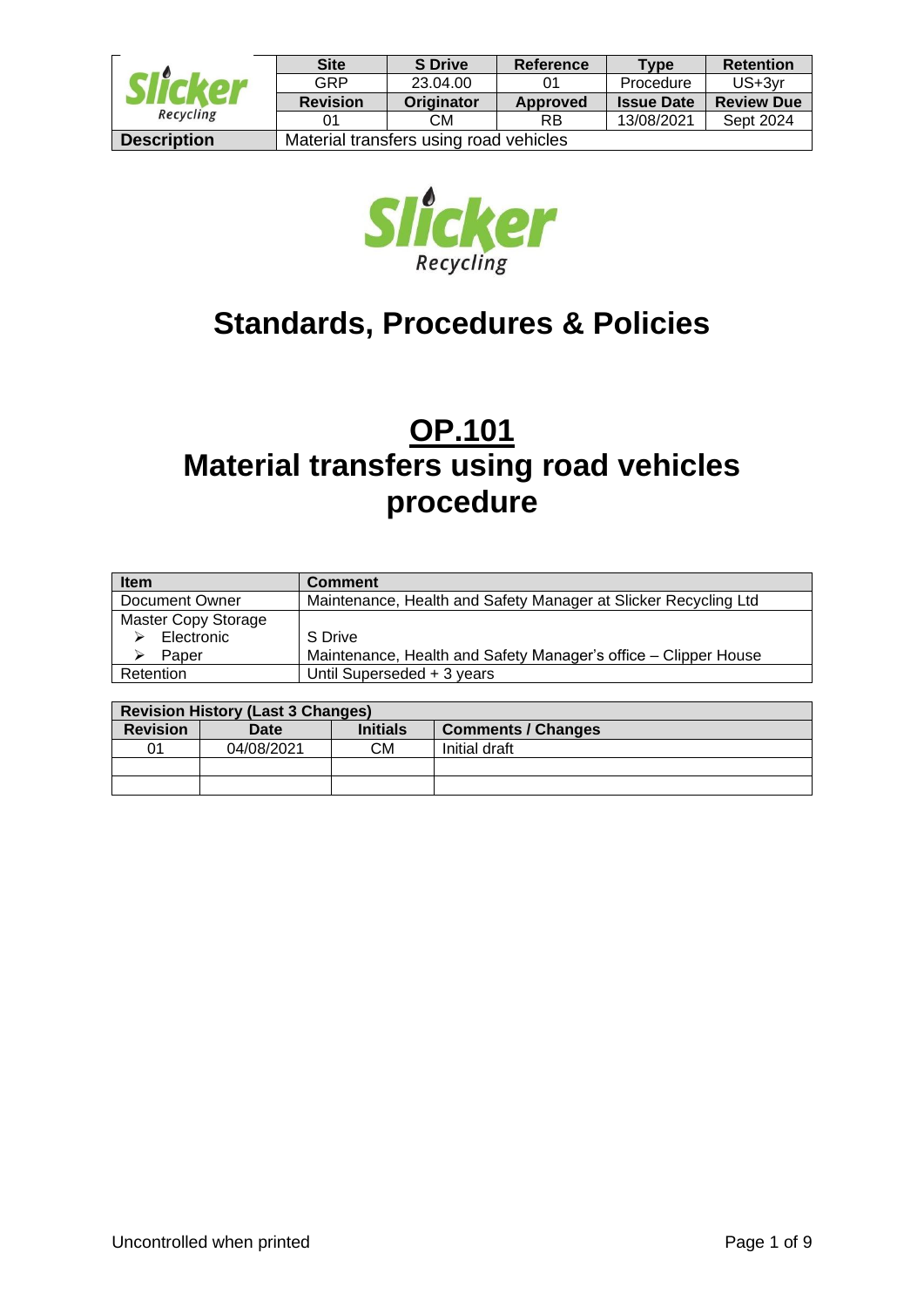| Slicker<br>Recycling | <b>Site</b>                            | <b>S</b> Drive | Reference | Tvpe              | <b>Retention</b>  |
|----------------------|----------------------------------------|----------------|-----------|-------------------|-------------------|
|                      | GRP                                    | 23.04.00       |           | Procedure         | $US+3vr$          |
|                      | <b>Revision</b>                        | Originator     | Approved  | <b>Issue Date</b> | <b>Review Due</b> |
|                      | ი1                                     | CМ             | RB        | 13/08/2021        | Sept 2024         |
| <b>Description</b>   | Material transfers using road vehicles |                |           |                   |                   |

## **Contents**

| 2.   |  |
|------|--|
|      |  |
|      |  |
|      |  |
|      |  |
|      |  |
|      |  |
|      |  |
| 6.4. |  |
|      |  |
|      |  |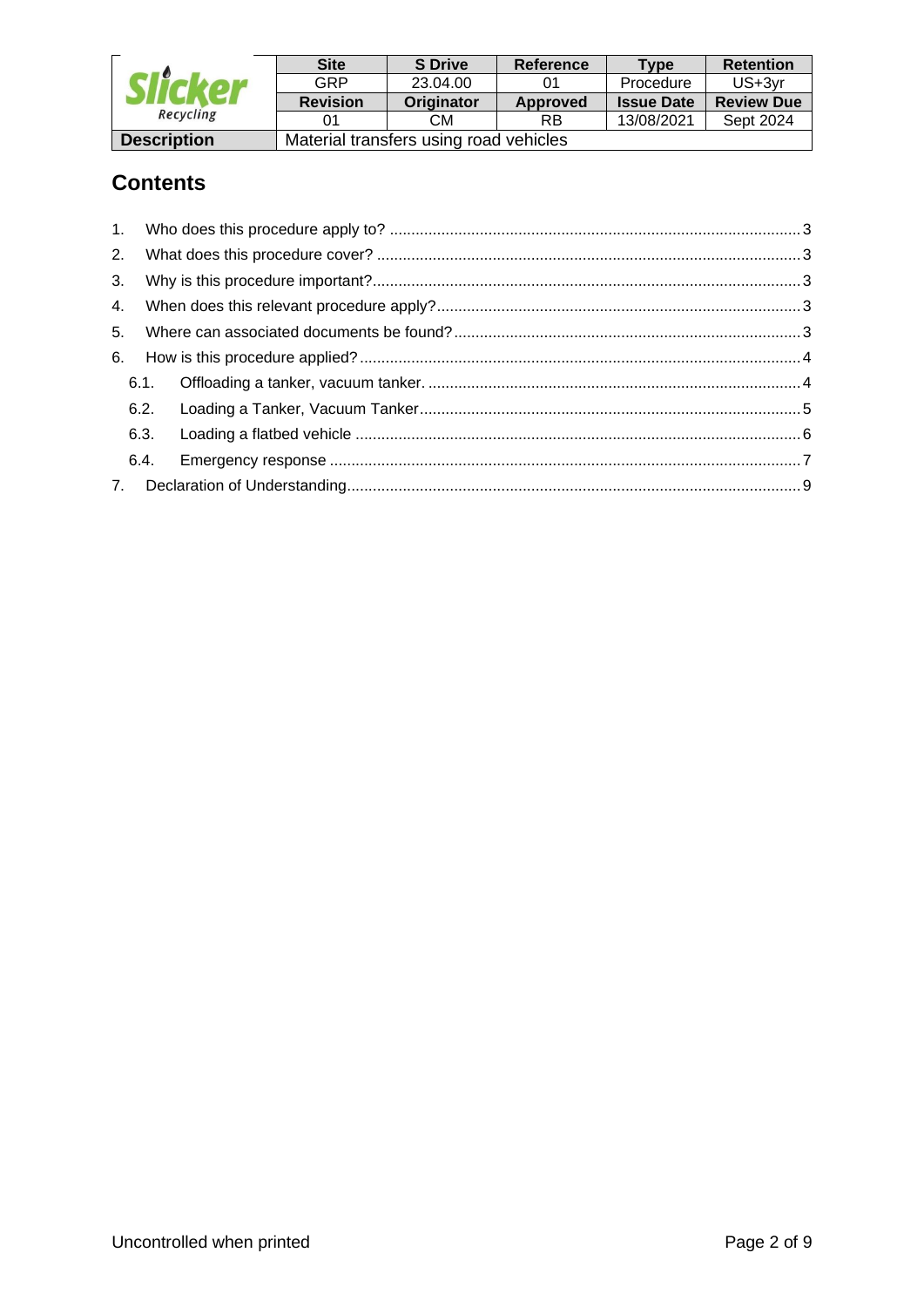| Recycling          | <b>Site</b>                            | <b>S</b> Drive | Reference | <b>Type</b>       | <b>Retention</b>  |
|--------------------|----------------------------------------|----------------|-----------|-------------------|-------------------|
|                    | GRP                                    | 23.04.00       |           | Procedure         | $US+3vr$          |
|                    | <b>Revision</b>                        | Originator     | Approved  | <b>Issue Date</b> | <b>Review Due</b> |
|                    |                                        | CМ             | RB        | 13/08/2021        | Sept 2024         |
| <b>Description</b> | Material transfers using road vehicles |                |           |                   |                   |

## **Material transfers using road vehicles procedure**

## <span id="page-2-0"></span>**1. Who does this procedure apply to?**

This procedure applies to all of the following at Slicker Recycling; -

- Transport staff (e.g., drivers, operatives, etc.)
- Any other job role or function, where it is deemed to be relevant

## <span id="page-2-1"></span>**2. What does this procedure cover?**

This document describes the procedures used to load and offload vehicles during operations by Slicker Recycling ltd employees. These vehicles include, but are not limited to;

- Offloading a bulk tanker or vacuum tanker
- Loading a bulk tanker or vacuum tanker
- Loading and offloading a flatbed vehicle
- Emergency response

## <span id="page-2-2"></span>**3. Why is this procedure important?**

To ensure a consistent and safe system of work is followed for all operations whilst reducing safety and environmental incidents.

### <span id="page-2-3"></span>**4. When does this relevant procedure apply?**

This procedure applies to all vehicle operations on both Slicker and Customer operated assets where loading and offloading is undertaken. It does not apply to transit on public highways or public rest areas where operations are not being undertaken.

### <span id="page-2-4"></span>**5. Where can associated documents be found?**

| <b>Document</b> | <b>S</b> Drive | <b>Description</b>                                          |
|-----------------|----------------|-------------------------------------------------------------|
| RA.100          | 22.06.03       | Risk Assessment - Material transfers using road<br>vehicles |
|                 |                |                                                             |
|                 |                |                                                             |
|                 |                |                                                             |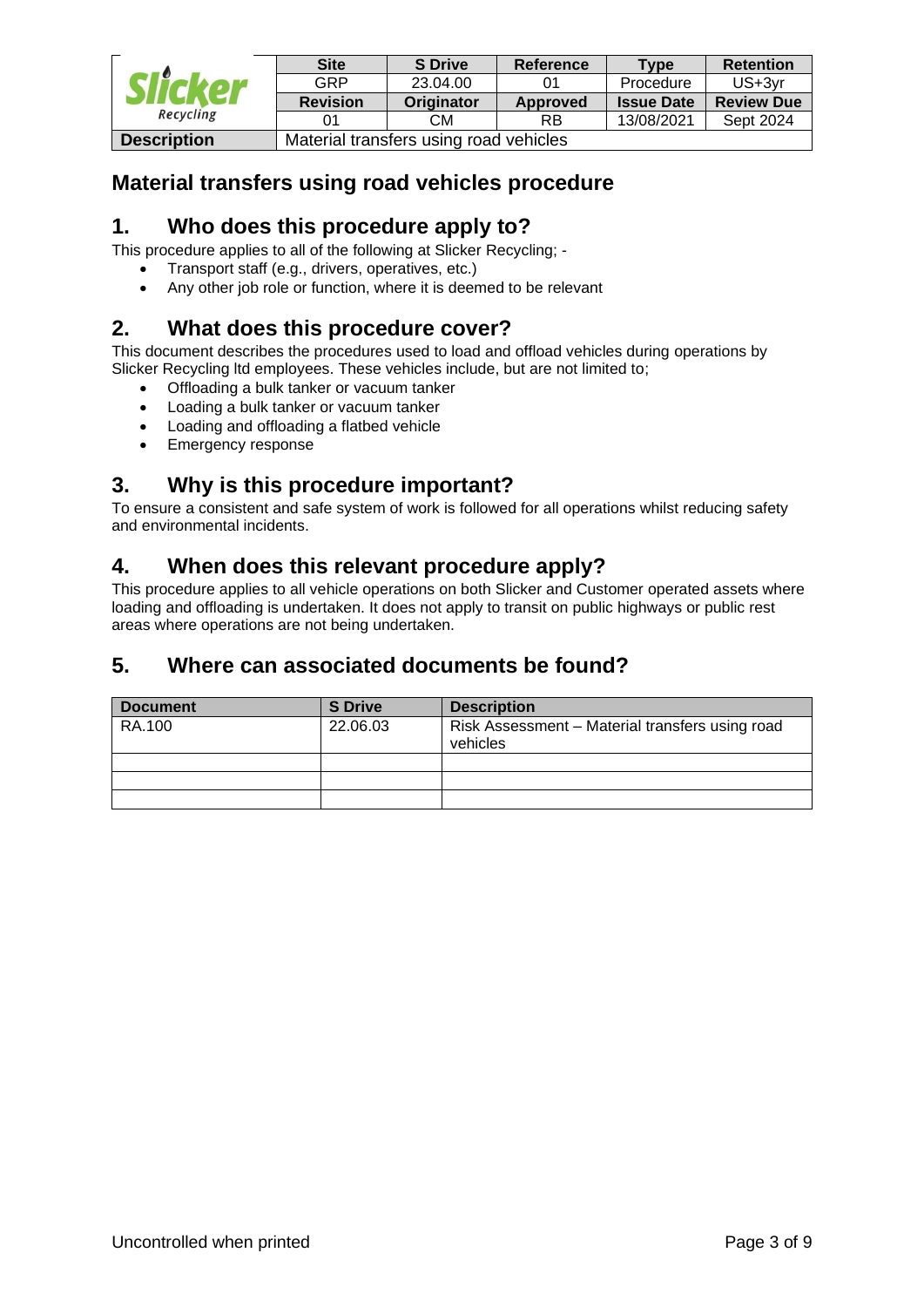| Slicker<br>Recycling | <b>Site</b>                            | <b>S</b> Drive | Reference | Tvpe              | <b>Retention</b>  |
|----------------------|----------------------------------------|----------------|-----------|-------------------|-------------------|
|                      | GRP                                    | 23.04.00       |           | Procedure         | $US+3vr$          |
|                      | <b>Revision</b>                        | Originator     | Approved  | <b>Issue Date</b> | <b>Review Due</b> |
|                      | ი1                                     | CМ             | RB        | 13/08/2021        | Sept 2024         |
| <b>Description</b>   | Material transfers using road vehicles |                |           |                   |                   |

## <span id="page-3-0"></span>**6. How is this procedure applied?**

#### **6.1. Offloading a tanker or vacuum tanker.**

- <span id="page-3-1"></span>6.1.1 Upon arrival to the offloading destination the driver is to make themselves known to the site contact and complies with any site-specific requirements such as inductions, PPE, and sign in procedures.
- 6.1.2 The site contact and driver then check the relevant paperwork and confirm the volume and materials to be offloaded and agree a procedure whereby an emergency stop can be facilitated.
- 6.1.3 The driver then applies the parking brake and when required, connects all hydraulic connections, and connects the vehicle to an earthing point.
- 6.1.4 For tankers with cargo pumps the tanker lids should be opened to prevent a vacuum forming during discharge when possible. The driver should ensure handrails are up both sides of the tanker before any personnel climb onto the tanker top. If vehicle does not have handrails, an appropriate loading bay or access gantry may be used. 3 points of contact to be maintained whilst climbing ladders. Should a sample of the load be required it should be taken at this point.

Note: For locations where access to the vehicle top is not possible or permitted the tanker vent should be opened from ground level and axle gauges used to determine the vehicle weight.

- 6.1.5 Whilst on top of the tanker the driver should dip the tanker to confirm the quantity to be discharged. Should a sample of the load be required it should be taken at this point.
- 6.1.6 The driver must check the condition of the transfer hoses and ensure the relevant fittings, filters and gaskets are available.
- 6.1.7 Should the use of filters be required they are to be checked for debris prior to offloading. If any debris is found in the filters, then this should be reported immediately. Only when this part of the procedure is complete can the transfer hose be connected.
- 6.1.8 The site contact should ensure all valves on the transfer pipe are in the correct position to the destination tank and that any branches and isolated. The site contact should ensure there is sufficient volume in the destination tank to receive the transfer.
- 6.1.9 The site contact opens the required valves from the loading point to the destination tank.
- 6.1.10 The driver then begins the transfer using the vehicle pump
	- For Vacuum Tankers Pressure should be built up within the tanker barrel prior to opening the outlet valve of the tanker to prevent a backflow of material from the destination tank.
	- For vehicles fitted with cargo pumps The cargo pump should be started prior to opening the outlet valve of the tanker.
	- When the vehicle pump is bypassed, and a ship or site pump is used the driver must ensure the pump is operational prior to opening the outlet valve of the tanker.
- 6.1.11 Both the driver and site contact should confirm the material is transferring as expected.
- 6.1.12 The driver must remain with the vehicle during the transfer, checking for leaks to hoses, pipe work and pumping mechanism. **If any leaks are found immediately stop the process by switching off pumps and closing valves. If possible, identify and rectify the cause of the leak. All spillages must**

**be cleaned up as per the spillage procedure and reported. If safe to do so following the clean-up continue with the discharge.**

- 6.1.13 When the transfer is complete the transfer hose should be sucked or blown clear by the driver.
	- For Vacuum Tankers the line residue should be blown into the destination tank and the discharge point valve closed before closing the tanker outlet valve and venting the tanker pressure.
	- For vehicles fitted with cargo pumps the discharge point valve should be closed before turning the cargo pump to suck. The transfer hose should then be loosened from the discharge point allowing air ingress before closing the tanker discharge valve and turning off the vehicle pump.
- 6.1.14 The Transfer hose should be removed, the end cap reapplied and stowed away securely. Where applicable the driver should then check any filters for sign of debris. If any debris is found in the filters, then this should be reported immediately.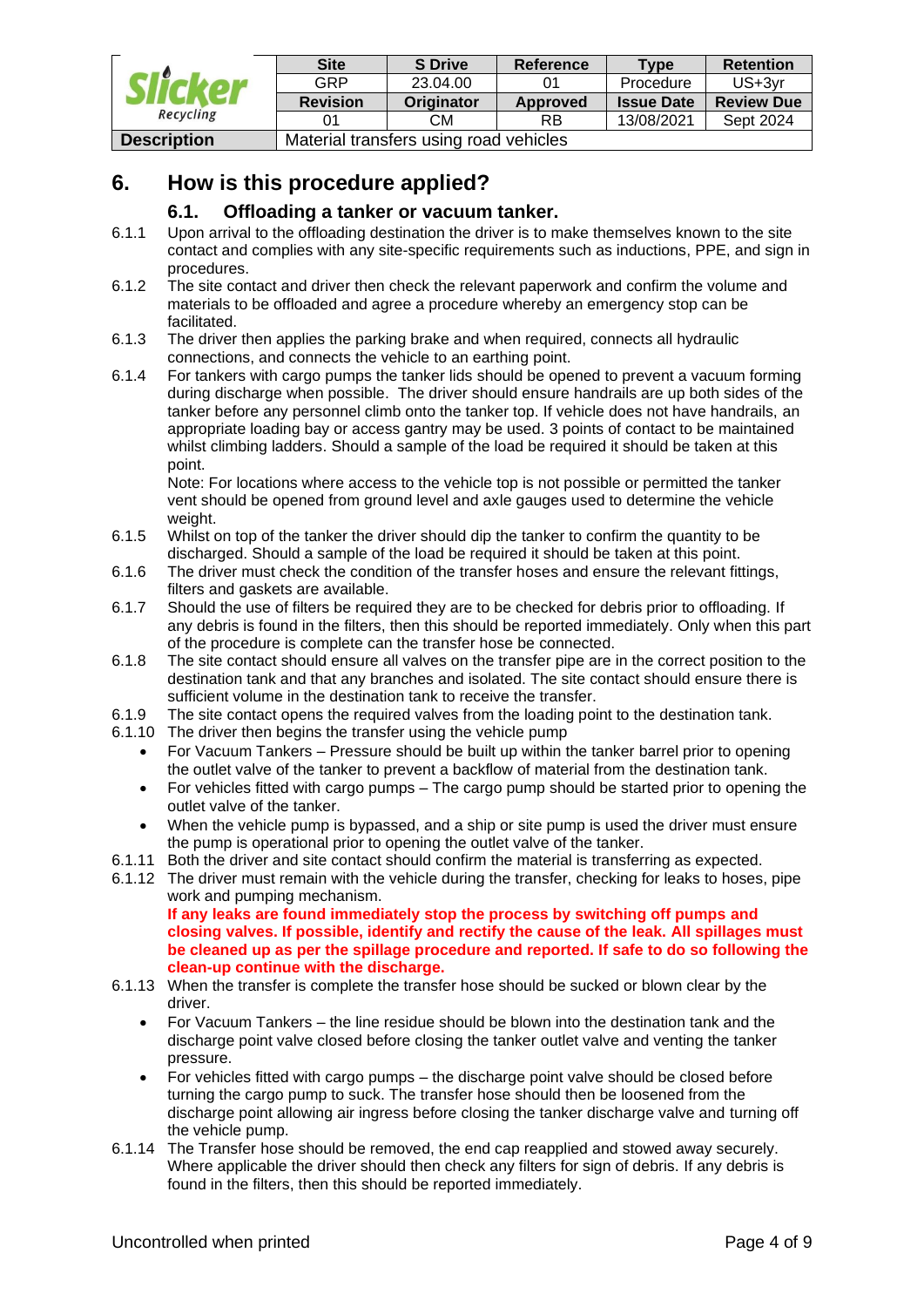| Recycling          | <b>Site</b>     | <b>S</b> Drive                         | <b>Reference</b> | Type              | <b>Retention</b>  |  |
|--------------------|-----------------|----------------------------------------|------------------|-------------------|-------------------|--|
|                    | GRP             | 23.04.00                               | 0 <sup>1</sup>   | Procedure         | US+3yr            |  |
|                    | <b>Revision</b> | Originator                             | Approved         | <b>Issue Date</b> | <b>Review Due</b> |  |
|                    |                 | CМ                                     | <b>RB</b>        | 13/08/2021        | Sept 2024         |  |
| <b>Description</b> |                 | Material transfers using road vehicles |                  |                   |                   |  |

6.1.15 The driver and site contact should complete the relevant paperwork and the driver should ensure the vehicle is in a roadworthy condition and all items removed have been adequately secured and the earthing strap removed prior to leaving site.

#### **6.2. Loading a tanker or vacuum tanker**

- <span id="page-4-0"></span>6.2.1 Upon arrival to the offloading destination the driver is to make themselves known to the site contact and complies with any site-specific requirements such as inductions, PPE and sign in procedures.
- 6.2.2 The site contact and driver then check the relevant paperwork and confirm the volume and materials to be loaded and agree a procedure whereby an emergency stop can be facilitated.
- 6.2.3 The driver then applies the parking brake and when required, connects all hydraulic connections, and connects the vehicle to an earthing point.
- 6.2.4 For tankers with cargo pumps the tanker lids should be opened to prevent a vacuum forming during discharge when possible. The driver should ensure handrails are up both sides of the tanker before any personnel climb onto the tanker top. If vehicle does not have handrails, an appropriate loading bay or access gantry may be used. 3 points of contact to be maintained whilst climbing ladders. Should a sample of the load be required it should be taken at this point.

Note: For locations where access to the vehicle top is not possible or permitted the tanker vent should be opened from ground level and axle gauges used to determine the vehicle weight.

- 6.2.5 The driver must check the condition of the transfer hoses and ensure the relevant fittings, filters and gaskets are available and connect the transfer hose to the loading point.
- 6.2.6 The site contact should ensure all valves on the transfer pipe are in the correct position to the destination tank and that any branches are isolated.
- 6.2.7 The site contact opens the required valves from the loading point to the destination tank.
- 6.2.8 The driver then begins the transfer.
	- For Vacuum Tankers a vacuum should be built within the tanker barrel prior to opening the inlet valve of the tanker.
	- For vehicles fitted with cargo pumps the cargo pump should be started as soon as the inlet valve of the tanker is opened.
	- When the vehicle pump is bypassed, and a ship or site pump is used the driver must ensure the pump is operational prior to opening the inlet valve of the tanker.
- 6.2.9 Both the driver and site contact should confirm the material is transferring as expected.
- 6.2.10 The driver must remain with the vehicle during the transfer, checking for leaks to hoses, pipe work and pumping mechanism.

**If any leaks are found immediately stop the process by switching off pumps and closing valves. If possible, identify and rectify the cause of the leak. All spillages must be cleaned up as per the spillage procedure and reported. If safe to do so following the clean-up continue loading.**

- 6.2.11 When the transfer is complete the transfer hose should be clearer by the driver.
	- For Vacuum Tankers the loading point valve should be closed, and the transfer hose loosened from the discharge point to allow air ingress. The tanker discharge valve can then be closed before turning off the vehicle pump and venting the pressure from the tanker barrel.
	- For vehicles fitted with cargo pumps the discharge point valve should be closed before turning the cargo pump to suck. The discharge hose should then be loosened from the discharge point allowing air ingress before closing the tanker discharge valve and turning off the vehicle pump.
- 6.2.12 The Transfer hose should be removed, the end cap reapplied and stowed away securely. Where applicable the driver should then check any filters for sign of debris. If any debris is found in the filters, then this should be reported immediately.
- 6.2.13 The driver and site contact should complete the relevant paperwork and the driver should ensure the vehicle is in a roadworthy condition and all items removed have been adequately secured and the earthing strap removed prior to leaving site.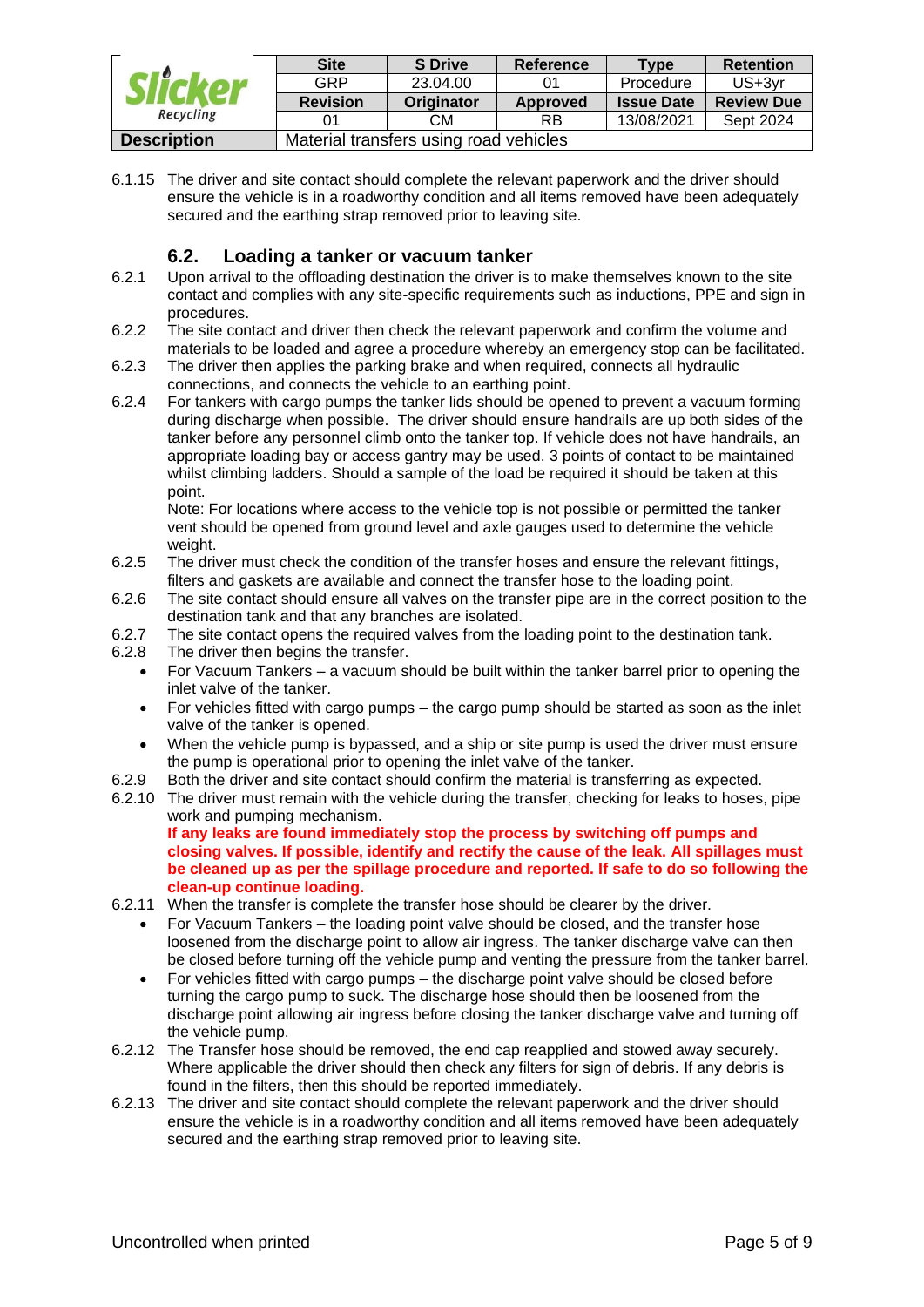| Slicker<br>Recycling | <b>Site</b>                            | <b>S</b> Drive | <b>Reference</b> | Type              | <b>Retention</b>  |
|----------------------|----------------------------------------|----------------|------------------|-------------------|-------------------|
|                      | <b>GRP</b>                             | 23.04.00       | 01               | Procedure         | $US+3vr$          |
|                      | <b>Revision</b>                        | Originator     | <b>Approved</b>  | <b>Issue Date</b> | <b>Review Due</b> |
|                      |                                        | CМ             | RB               | 13/08/2021        | Sept 2024         |
| <b>Description</b>   | Material transfers using road vehicles |                |                  |                   |                   |

#### **6.3. Loading a tanker using an intermediate pump**

- 6.3.1 For collection of oil from a vessel or tank it may be required to use an intermediate pump to overcome suction head or to enable vehicle loading over long distances. The pumps used are typically double acting diaphragm pumps operated via a portable air compressor.
- 6.3.2 Procedure 6.2 Loading a tanker or vacuum tanker should be followed however the following steps should be completed between points 6.2.5 and 6.1.12.
- 6.3.2 The portable air compressor should be positioned in a safe area free from potentially flammable atmospheres and without introducing trip hazards.
- 6.3.3 The intermediate diaphragm pump should be connected inline of the transfer hoses.
	- Where the pump is used to overcome suction head, this should be positioned as close to the loading point as possible.
	- Where the pump is used due to the distance of the vehicle from the loading point it should be positioned between the loading point and the vehicle inlet.
- 6.3.4 Once the transfer hoses are connected to the air pump the airline can be connected to the pumps air inlet and compressor outlet.
- 6.3.5 once approval has been given to load and all feed valves are open to the diaphragm pump the air compressor should be turned on and the outlet valve opened.
- 6.3.6 The vehicle valves can then be opened as well as the vehicle pump if this is required.
- 6.3.7 During loading steps 6.2.9 and 6.2.10 should be followed incorporating compressor, pump and airline checks for leaks into the procedure.
- 6.3.8 Once the transfer is complete the loading point valves should be closed, and the transfer hose loosened, this will allow air ingress and clear the transfer hose and diaphragm pump of material.
- 6.3.9 The vehicle valves should be closed, and both the vehicle and diaphragm pumps turned off.
- 6.3.10 When disconnecting the airline, it must be depressurized. To do this close the compressor outlet valve and open the diaphragm pump inlet valve. This will cycle the pump and depressurize the airline.
- 6.3.10 remove the airline and follow steps 6.2.12 and 6.2.13
- Note: When a portable pump is used this should be installed between the vehicle inlet and loading point and should be approved to the area requirements (ATEX). The air line and connections should be checked for leaks periodically. **The airline must be depressurised prior to disconnection and the portable compressor turned off. The compressor should be located at a safe distance from any area where there is a potential of a flammable atmosphere unless additional onsite controls are implemented such as continual gas testing or other site-specific controls.**

#### **6.4. Loading and offloading a flatbed vehicle**

#### <span id="page-5-0"></span>**6.4.1. Loading and offloading of Intermediate Bulk Containers onto a flatbed vehicle**

- Upon arrival the driver is to make themselves known to the site contact and complies with any site-specific requirements such as inductions, PPE, and sign in procedures.
- The site contact and driver then check the relevant paperwork and confirm the quantity and type of materials to be loaded.
- IBCs should be loaded and offloaded using suitable mechanical lifting aids as necessary. **Extra care should be taken when using mechanical lifting aids and approved safe systems of work must be adhered to.**
- When loading an IBC, the bottom valve must be positioned to the outside edge of the trailer.
- The load should be distributed so the weight it towards the front of the vehicle or trailer.
- IBCs should be strapped or secured in place using a suitably rated strap over each row of IBCs or by using vehicle specific securing devices.
- When offloading the IBCs, the straps should be removed, inspected for damage stowed away neatly. Mechanical lifting aids should then be used as necessary to remove the IBC from the vehicle, again following the approved safe system of work.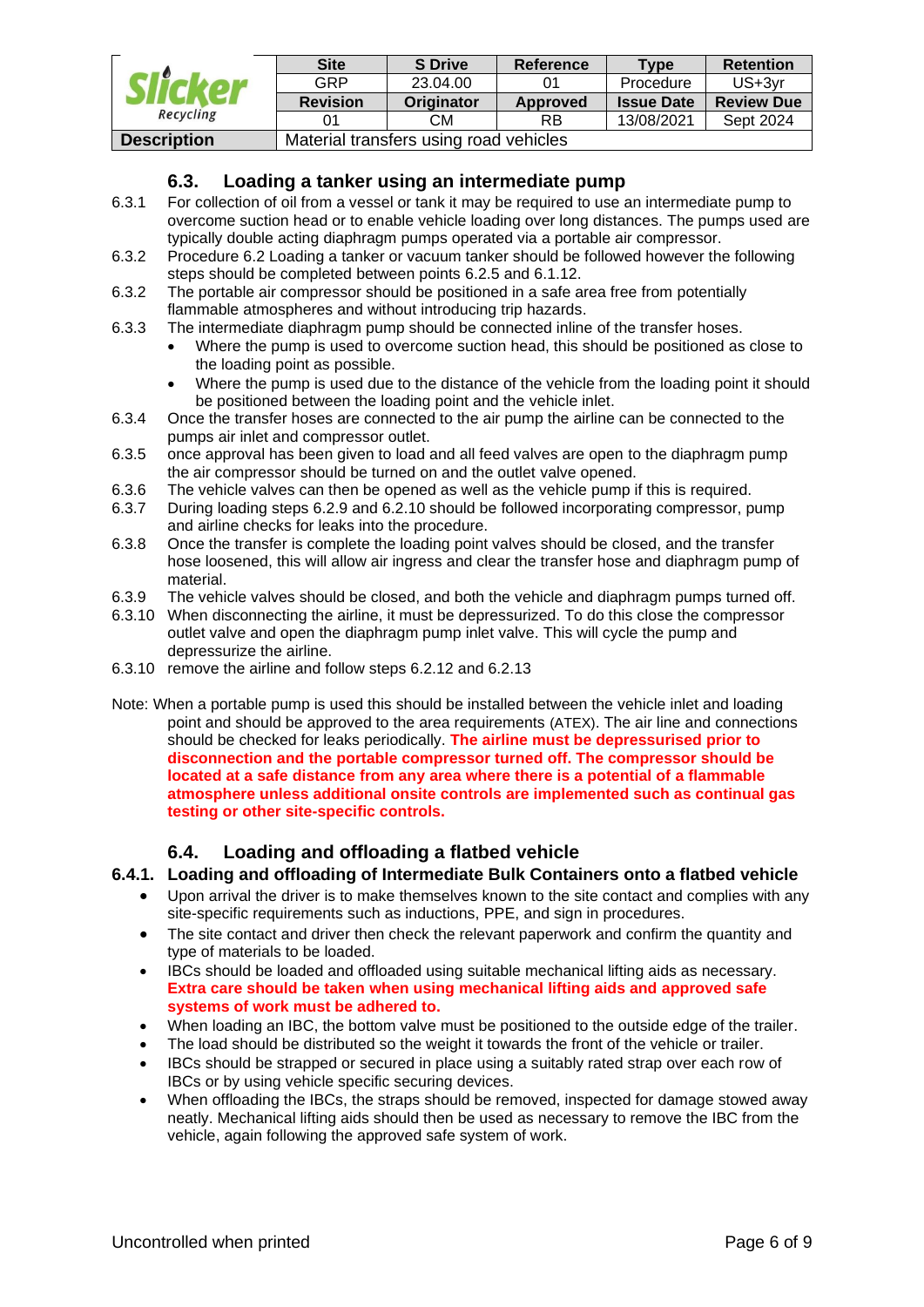| Slicker<br>Recycling | <b>Site</b>                            | <b>S</b> Drive | <b>Reference</b> | Type              | <b>Retention</b>  |
|----------------------|----------------------------------------|----------------|------------------|-------------------|-------------------|
|                      | GRP                                    | 23.04.00       |                  | Procedure         | US+3yr            |
|                      | <b>Revision</b>                        | Originator     | Approved         | <b>Issue Date</b> | <b>Review Due</b> |
|                      |                                        | <b>CM</b>      | <b>RB</b>        | 13/08/2021        | Sept 2024         |
| <b>Description</b>   | Material transfers using road vehicles |                |                  |                   |                   |

#### **6.4.2 Loading and offloading of loads on pallets onto a flatbed vehicle or trailer**

- Upon arrival the driver is to make themselves known to the site contact and complies with any site-specific requirements such as inductions, PPE and sign in procedures.
- The site contact and driver then check the relevant paperwork and confirm the quantity and type of materials to be loaded.
- Pallets should be loaded and offloaded using suitable mechanical lifting aids as necessary. **Extra care should be taken when using mechanical lifting aids and approved safe systems of work must be adhered to.**
- The load should be distributed so the weight is towards the front of the vehicle or trailer.
- Loads on pallets should securely packed to prevent rocking and wrapped or banded as required to secure the contents onto the pallet.
- Loads on pallets should be strapped or secured in place using a suitably rated strap over each row or by using vehicle specific securing devices.
- In some cases, where the load is oddly shaped or awkward, additional straps may be required to safely secure the load. It is the responsibility of the driver to ensure the load is secure prior to transit.
- When offloading loads on pallets, the straps should be removed, inspected for damage stowed away neatly. Mechanical lifting aids should then be used as necessary to remove the IBC from the vehicle, again following the approved safe system of work.

#### **6.4.3 Loading and offloading of drums or bins**

- Upon arrival the driver is to make themselves known to the site contact and complies with any site-specific requirements such as inductions. PPE and sign in procedures.
- The site contact and driver then check the relevant paperwork and confirm the quantity and type of materials to be loaded.
- Drums and bins should be loaded to the vehicle using suitable mechanical lifting aids and the tail lift of the vehicle as required. **Extra care should be taken when using mechanical lifting aids and approved safe systems of work must be adhered to.**
- The load should be distributed so the weight is towards the front of the vehicle or trailer.
- All drums and bins should be packed close together on the vehicle bed and securely strapped to prevent movement in transit.
- The strapping procedure will vary dependant on the load quantity, type and shape however the below gives a guideline to be followed.
	- $\circ$  Drums and bins should be secured from the back to prevent movement during transit.
	- o Full drums and bins should have a suitably rated strap over each row or have vehicle specific securing devices used.
	- $\circ$  Empty drums and bins should have a suitably rated strap or vehicle specific securing device applied around the back of every third row.

**Note: Access to flatbed vehicles should be using appropriate ladders or tail lift only. Curtains and/or barriers should remain in place whenever possible when accessing the bed. When this is not possible, only one curtain and/or barrier should be opened at a time to provide barrier at the other side of the vehicle and the open edge should be avoided.**

#### **6.5. Emergency response**

<span id="page-6-0"></span>Minor spillages should be thoroughly cleaned immediately using the emergency spill kit on the vehicle. This spill kit may include absorbent socks, pads, granules, or rags dependant on the vehicle in use. These should be disposed of in a suitable contaminated waste receptacle. All Incidents must be reported immediately.

Major spillages, fires and environmental incidents should be dealt with in conjunction with specific emergency response procedures and reported immediately to your line manager.

All Accidents and Incidents should be reported both in the site accident book and on an incident report form and reported to the management immediately.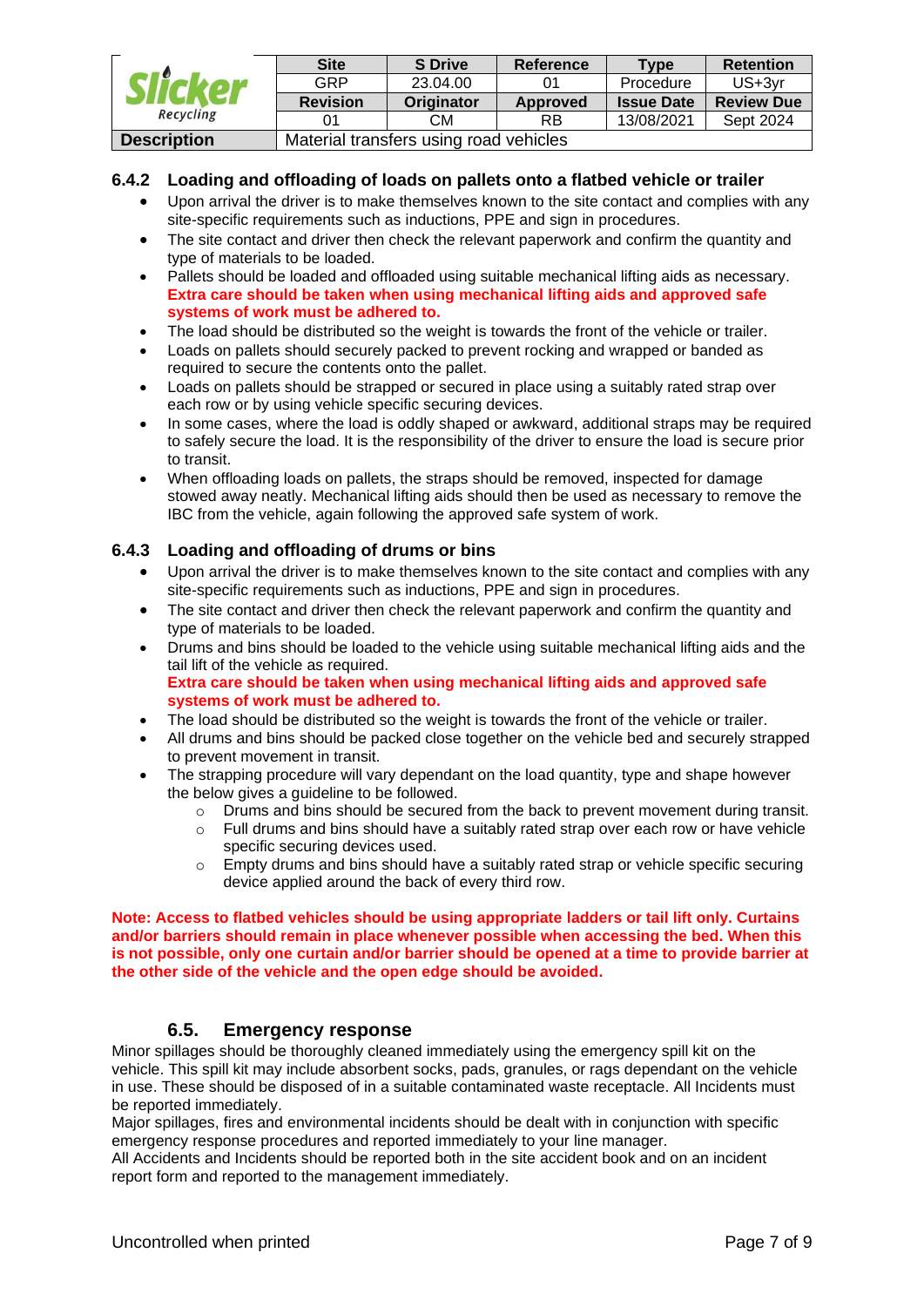| Recycling          | <b>Site</b>                            | <b>S</b> Drive | <b>Reference</b> | Type              | <b>Retention</b>  |
|--------------------|----------------------------------------|----------------|------------------|-------------------|-------------------|
|                    | GRP                                    | 23.04.00       |                  | Procedure         | $US+3vr$          |
|                    | <b>Revision</b>                        | Originator     | Approved         | <b>Issue Date</b> | <b>Review Due</b> |
|                    | 01                                     | CМ             | RB               | 13/08/2021        | Sept 2024         |
| <b>Description</b> | Material transfers using road vehicles |                |                  |                   |                   |

| <b>Emergency Contacts</b>                    |                                                                                 |  |  |  |  |
|----------------------------------------------|---------------------------------------------------------------------------------|--|--|--|--|
| Slicker Recycling Ltd Head Office            | 0330 159 8325 (Office hours)                                                    |  |  |  |  |
| Slicker Recycling Ltd Hull                   | 01482 879666 (Office hours)                                                     |  |  |  |  |
| Environmental and Disaster response helpline | 01372467266 extension 622 (Office hours)<br>0800 757576 (Out of hours)          |  |  |  |  |
| 24/7 Emergency telephone                     | 0333 333 9908 - Slicker Recycling line<br>0333 333 9961 - UN tanker advice line |  |  |  |  |